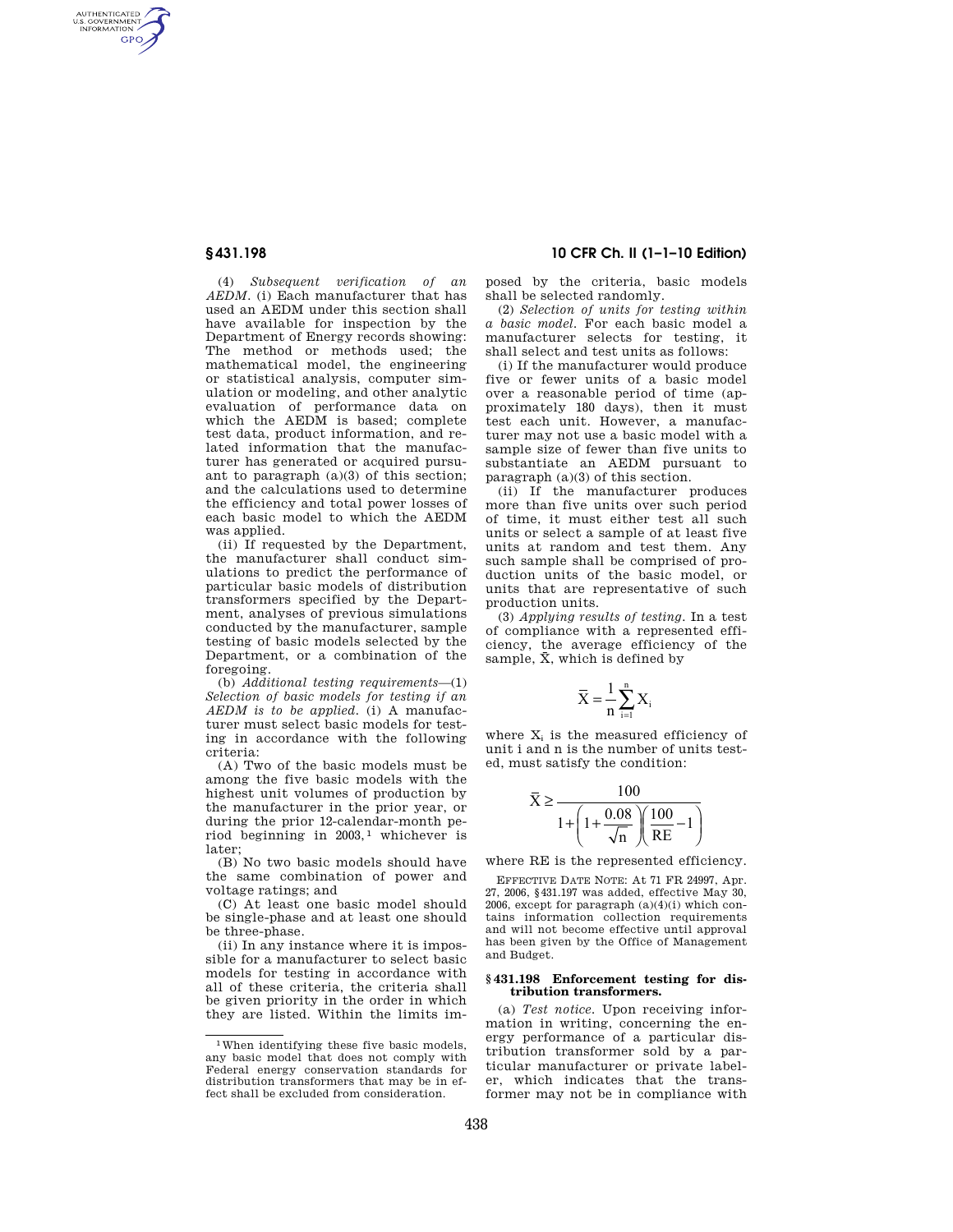# **Department of Energy § 431.198**

the applicable energy efficiency standard, or upon undertaking to ascertain the accuracy of the efficiency rating on the nameplate or in marketing materials for a distribution transformer, disclosed pursuant to this part, the Department may conduct testing of that equipment under this subpart by means of a test notice addressed to the manufacturer in accordance with the following requirements:

(1) The test notice procedure will only be followed after the Department has examined the underlying test data (or, where appropriate, data as to use of an AEDM) provided by the manufacturer and after the manufacturer has been offered the opportunity to meet with the Department to verify, as applicable, compliance with the applicable efficiency standard, or the accuracy of labeling information, or both. In addition, where compliance of a basic model was certified based on an AEDM, the Department shall have the discretion to pursue the provisions of §431.197(a)(4)(ii) prior to invoking the test notice procedure. The Department shall be permitted to observe any reverification procedures undertaken pursuant to this subpart, and to inspect the results of such reverification.

(2) The Department will mail or deliver the test notice to the plant manager or other responsible official, as designated by the manufacturer.

(3) The test notice will specify the basic model(s) to be selected for testing, the method of selecting the test sample, the date and time at which testing shall be initiated, the date by which testing is scheduled to be completed and the facility at which testing will be conducted. The test notice may also provide for situations in which a specified basic model is unavailable for testing, and may include alternative basic models. The specified basic model may be one either that the manufacturer has rated by actual testing or that it has rated by the use of an AEDM.

(4) The Department may require in the test notice that the manufacturer shall ship at its expense a reasonable number of units of each basic model specified in such test notice to a testing laboratory designated by the Department. The number of units of each

basic model specified in a test notice shall not exceed twenty (20).

(5) Except as required or provided in paragraphs  $(a)(6)$  or  $(a)(7)$  of this section, initially the Department will test five units.

(6) Except as provided in paragraph  $(a)(7)$  of this section, if fewer than five units of a basic model are available for testing when the manufacturer receives the test notice, then

(i) DOE will test the available unit(s); or

(ii) If one or more other units of the basic model are expected to become available within six months, DOE may instead, at its discretion, test either:

(A) The available unit(s) and one or more of the other units that subsequently become available (up to a maximum of twenty); or

(B) Up to twenty of the other units that subsequently become available.

(7) Notwithstanding paragraphs (a)(5) and (a)(6) of this section, if testing of the available or subsequently available units of a basic model would be impractical, as for example where a basic model is very large, has unusual testing requirements, or has limited production, the Department may in its discretion decide to base the determination of compliance on the testing of fewer than the available number of units, if the manufacturer so requests and demonstrates that the criteria of this paragraph are met.

(8) When testing units under paragraphs  $(a)(5)$ ,  $(a)(6)$ , or  $(a)(7)$  of this section, DOE shall perform the following number of tests:

(i) If DOE tests four or more units, it will test each unit once;

(ii) If DOE tests two or three units, it will test each unit twice; or

(iii) If DOE tests one unit, it will test that unit four times.

(9) Within five working days of the time the units are selected, the manufacturer shall ship the specified test units of the basic model to the testing laboratory.

(b) *Testing laboratory.* Whenever the enforcement testing at a designated laboratory in accordance with a test notice under this section, the resulting test data shall constitute official test data for that basic model. Such test data will